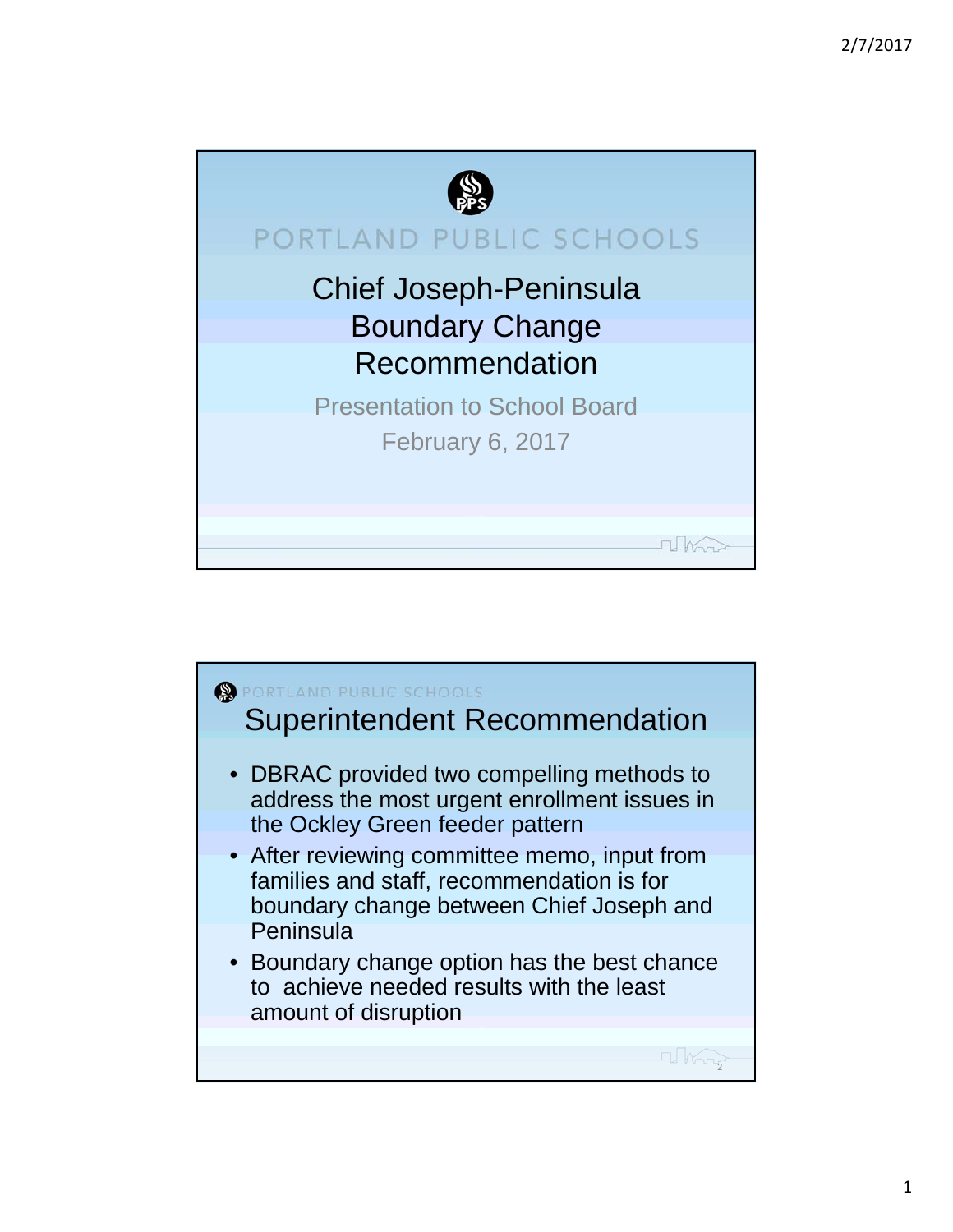

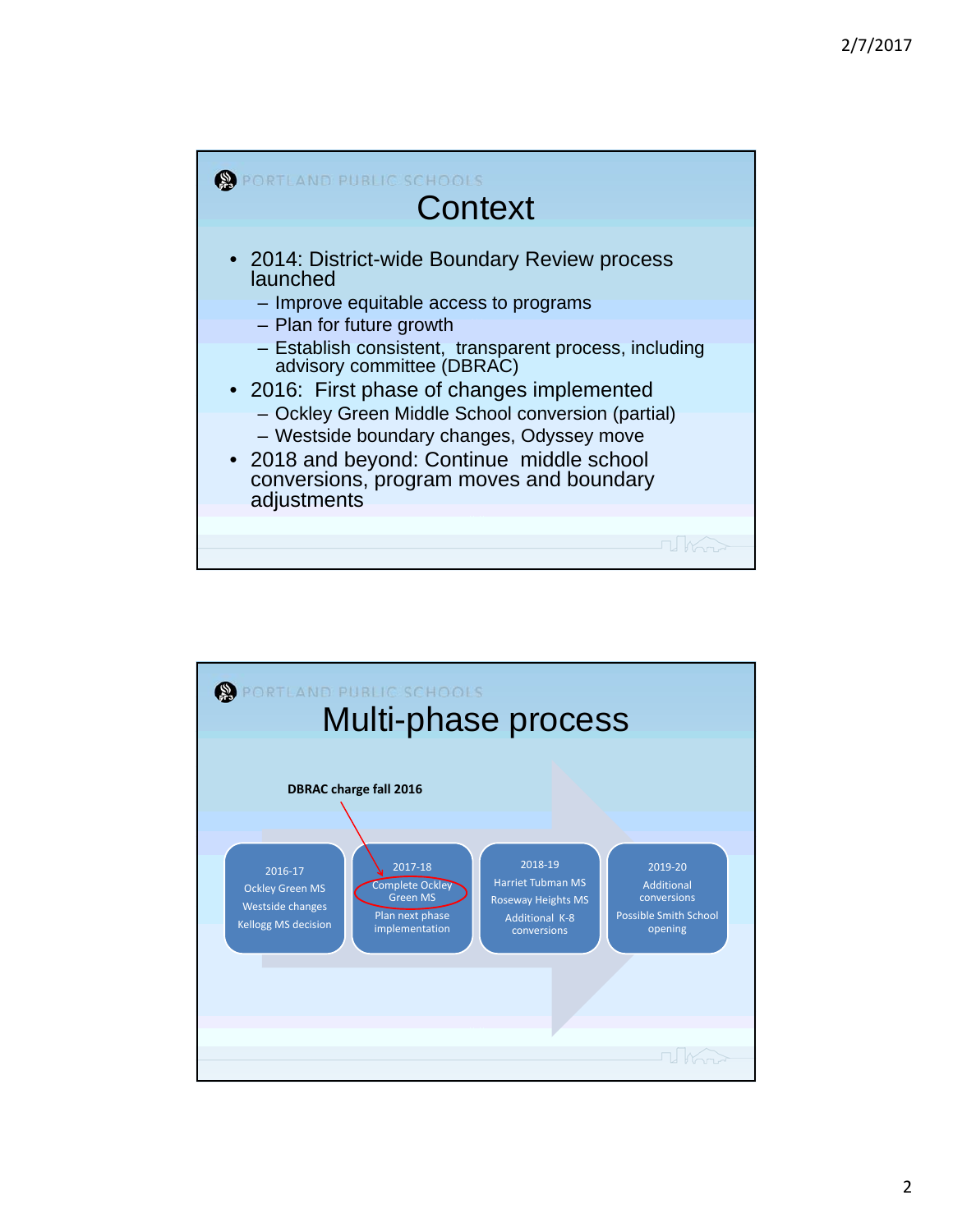

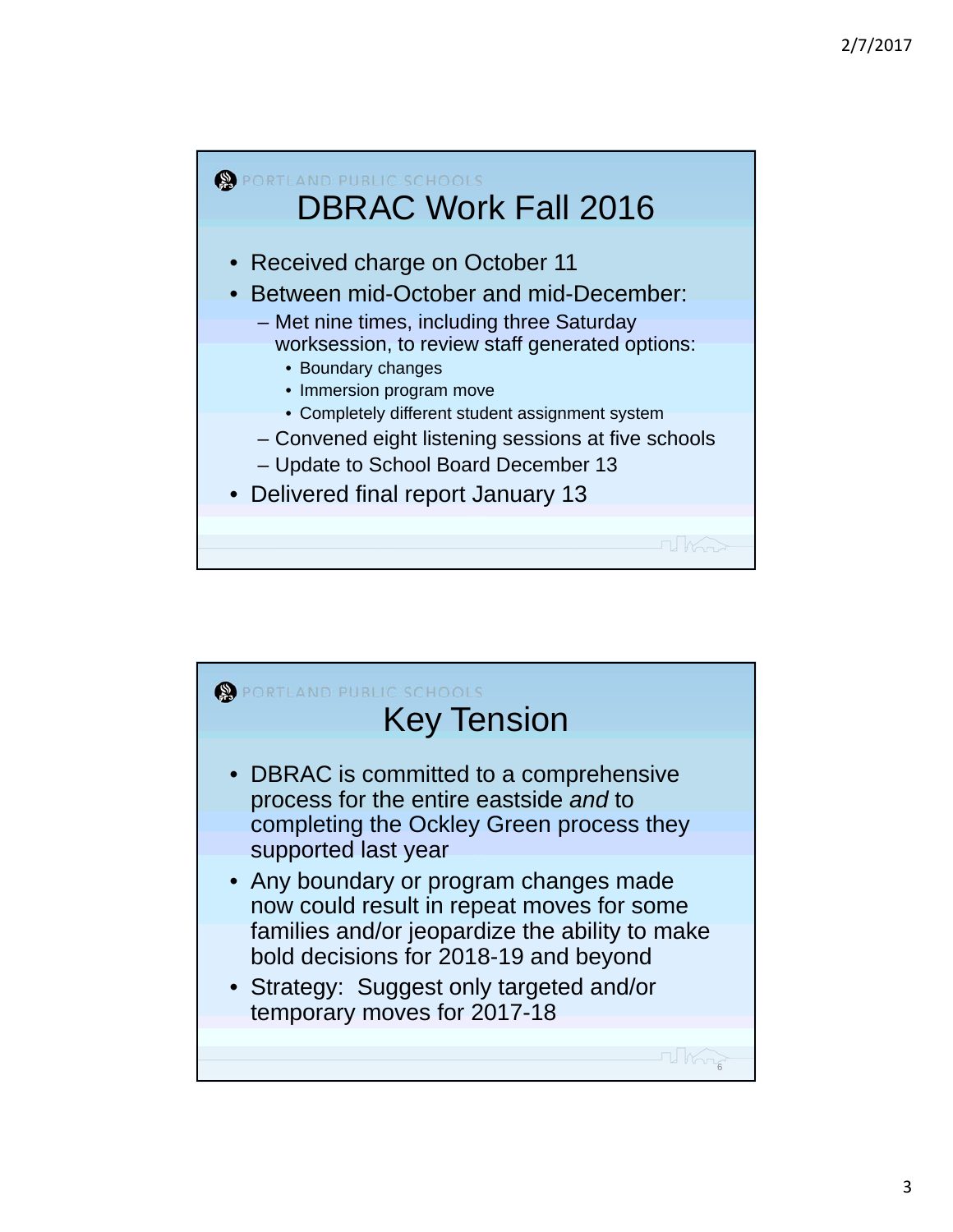

- Options considered:
	- Move Chief Joseph 5<sup>th</sup> grade
	- Move Spanish Immersion to different location
	- Reduce 6<sup>th</sup> grade transfers in to Ockley Green

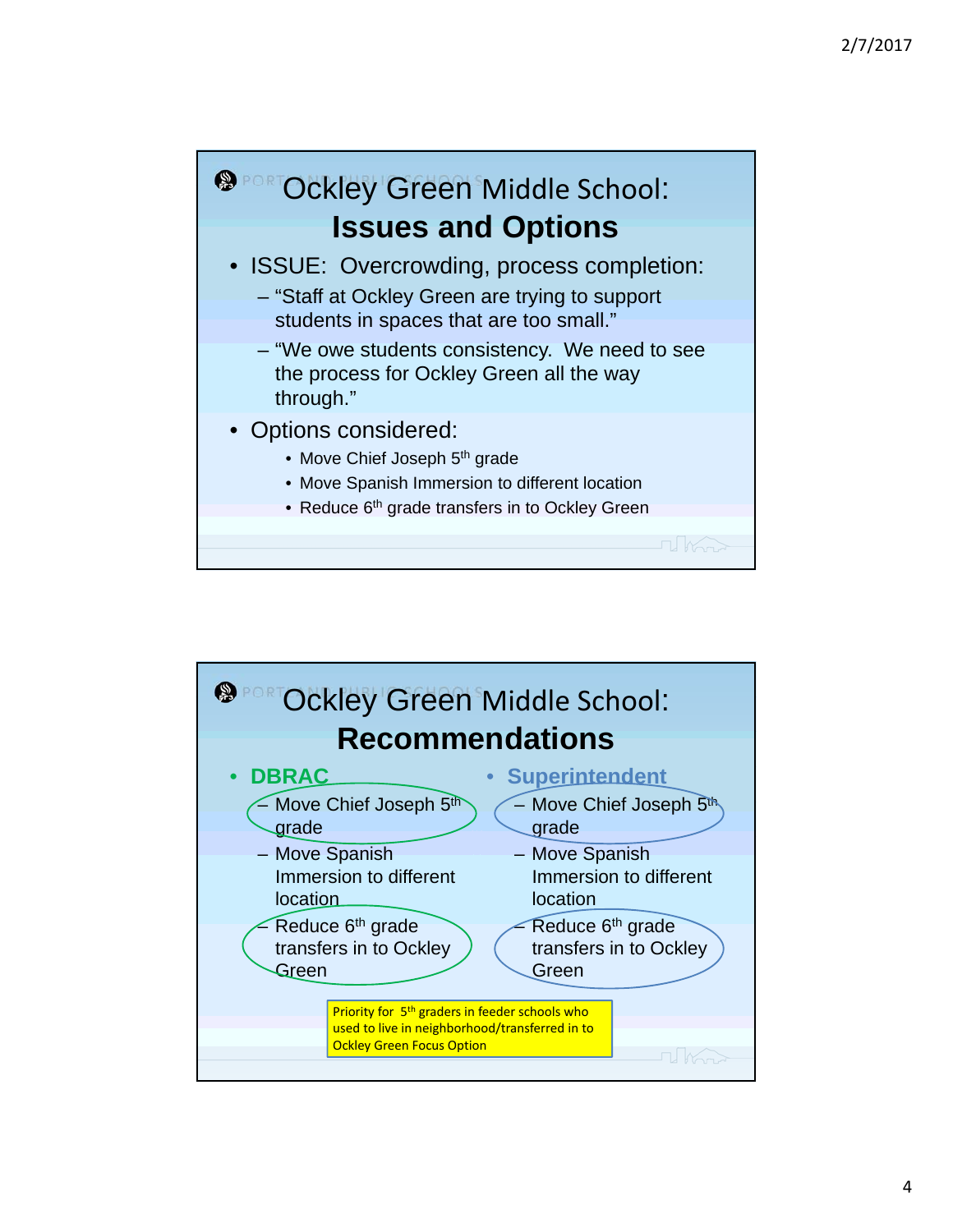## <sup>®</sup> Chief Joseph Elementary School: **Issues and Options**

- ISSUE: Not enough space for grades K-5, desire for stability:
	- "Many of these children started at Ockley Green…and were moved to CJ with the merge. You have to consider how another move for them, mostly students of color, should not even be on the table…"
- Options considered:
	- Boundary changes to Peninsula and/or Woodlawn
	- Convert to Spanish Immersion-only school
	- Assign students by logarithm, not boundaries
	- Remain K-4, with 5<sup>th</sup> grade at Peninsula

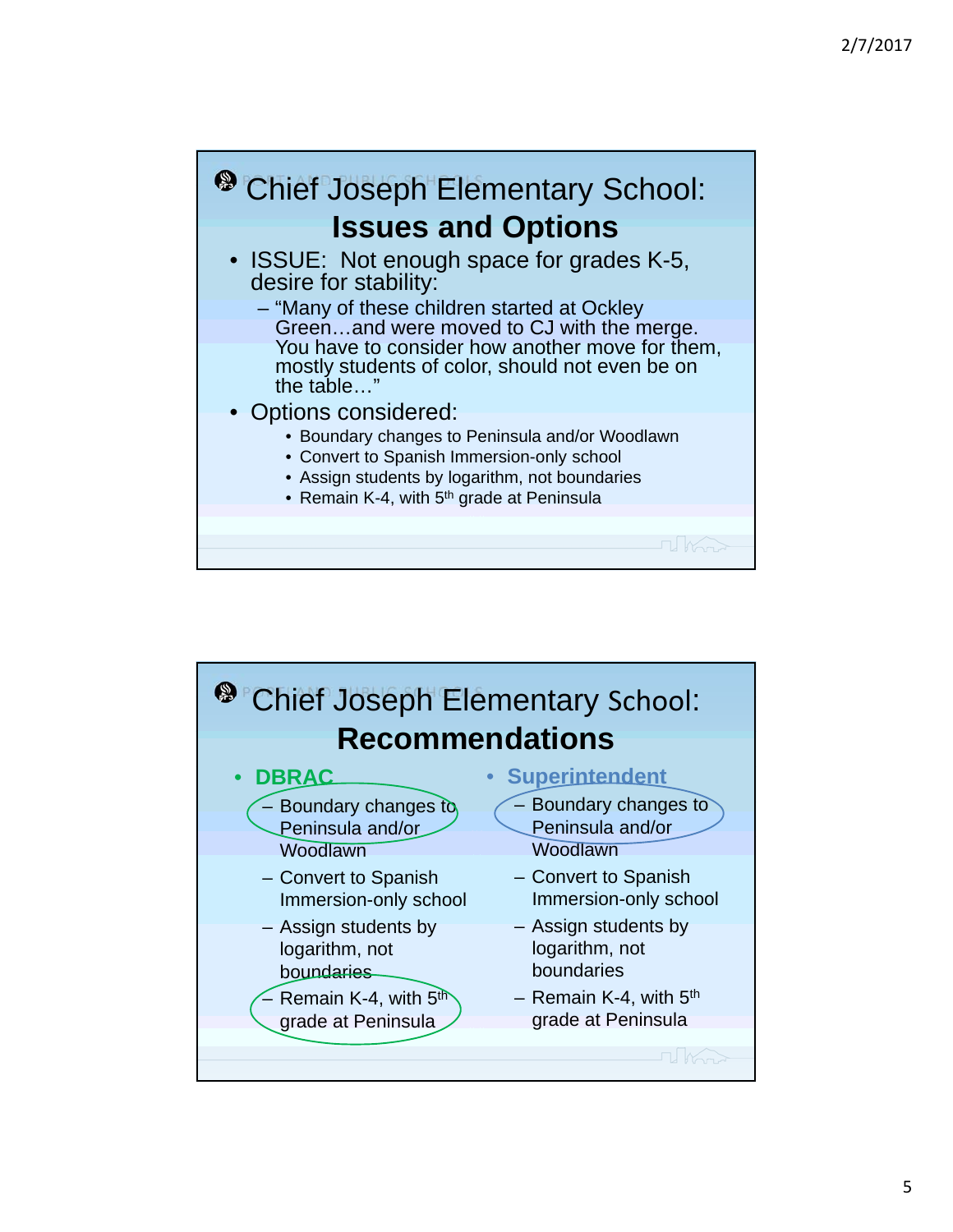

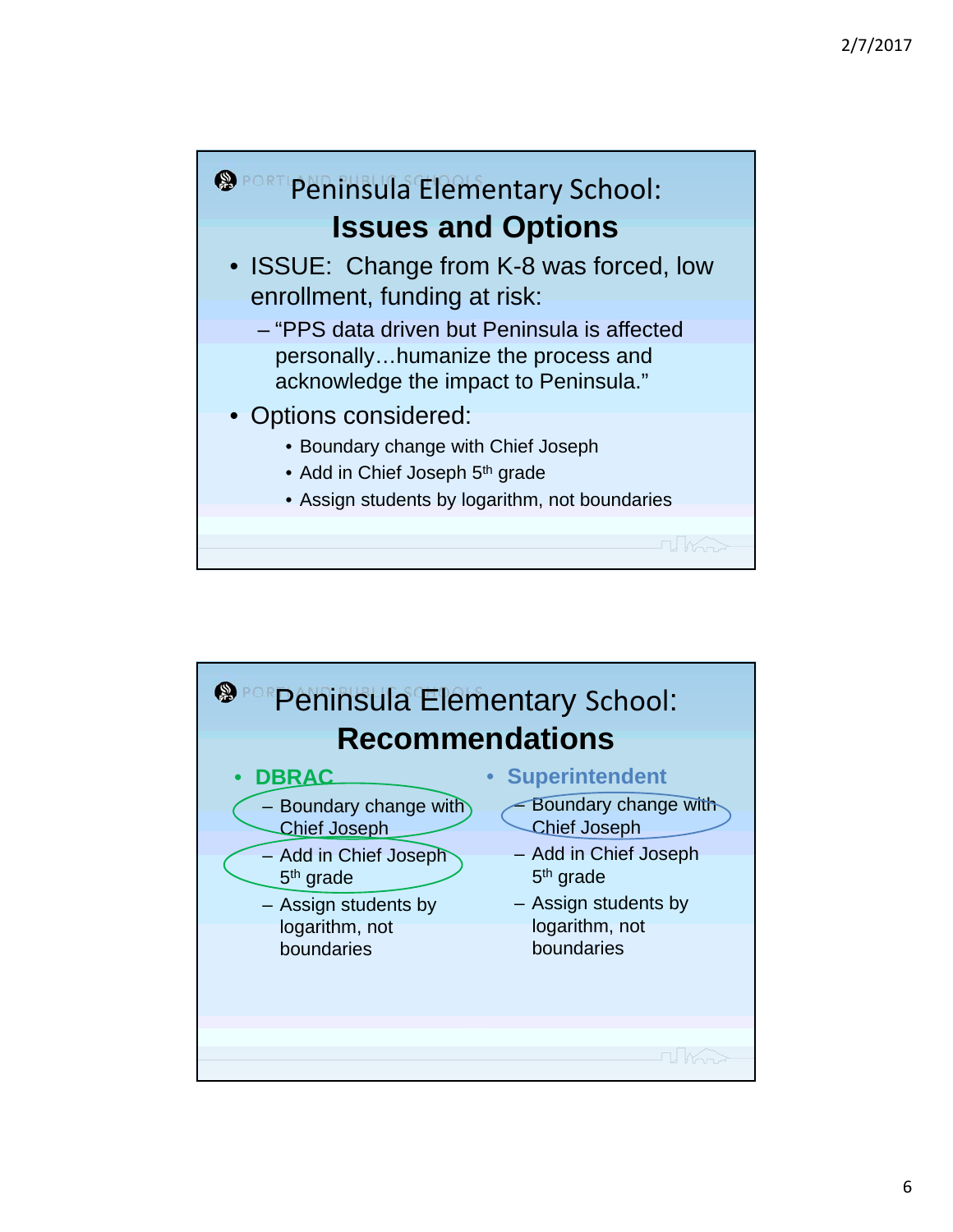| <b>LAND PUBLIC SCHOOLS</b><br><b>DBRAC Recommendations</b>                                                                    |                                                                            |  |  |  |  |  |  |  |
|-------------------------------------------------------------------------------------------------------------------------------|----------------------------------------------------------------------------|--|--|--|--|--|--|--|
| Move 5 <sup>th</sup> grade out of Ockley Green, transfer<br>limits/priority<br>Defer changes for Beach, Woodlawn<br>$\bullet$ |                                                                            |  |  |  |  |  |  |  |
| Chief Joseph - Peninsula Boundary Change                                                                                      | Add Chief Joseph 5 <sup>th</sup> grade to Peninsula                        |  |  |  |  |  |  |  |
| Just enough change to make space for 5th<br>grade at Chief Joseph                                                             | Combines two cohorts who will stay<br>together at Ockley Green             |  |  |  |  |  |  |  |
| Peninsula builds enrollment slowly                                                                                            | One year measure—more change later                                         |  |  |  |  |  |  |  |
| Most students within one mile of both<br>schools                                                                              | Additional transition for Chief Joseph 4th<br>graders                      |  |  |  |  |  |  |  |
| Decreases diversity slightly at Chief<br>Joseph, may help Peninsula maintain Title I                                          | Does not help Peninsula build long term<br>enrollment, keep Title I status |  |  |  |  |  |  |  |
| Small chance same area could be shifted<br>again                                                                              | Reduces chance of multiple impacts                                         |  |  |  |  |  |  |  |

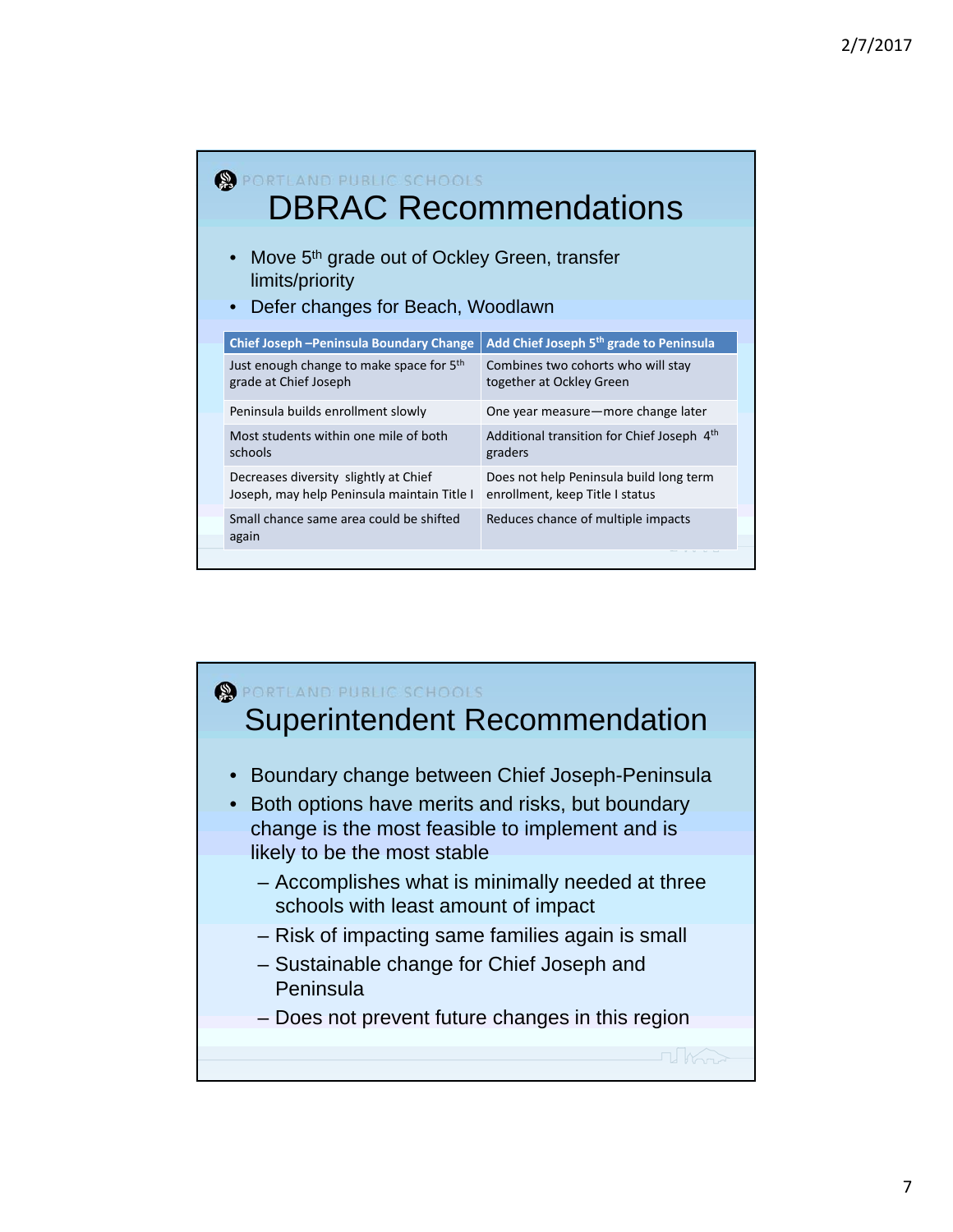

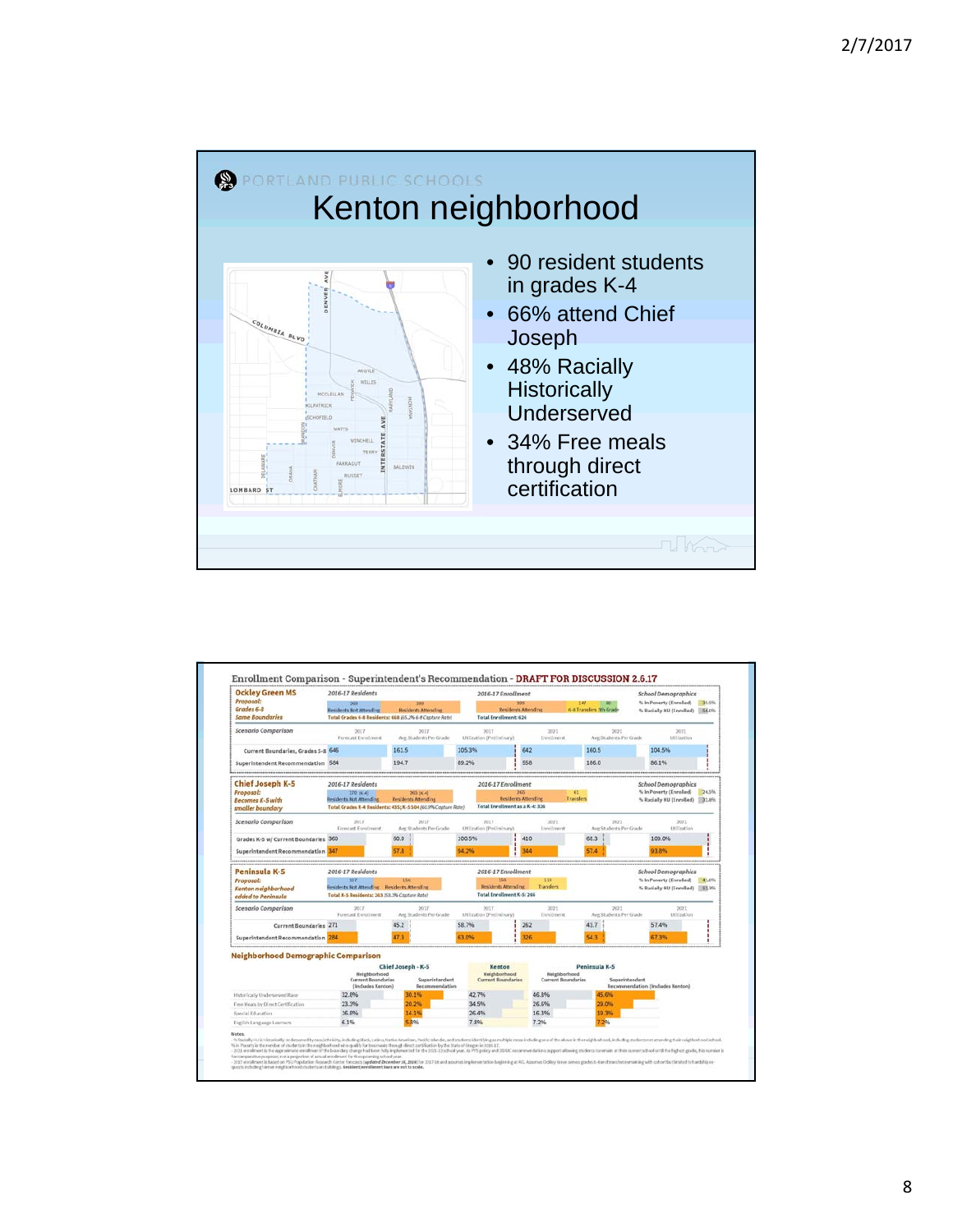

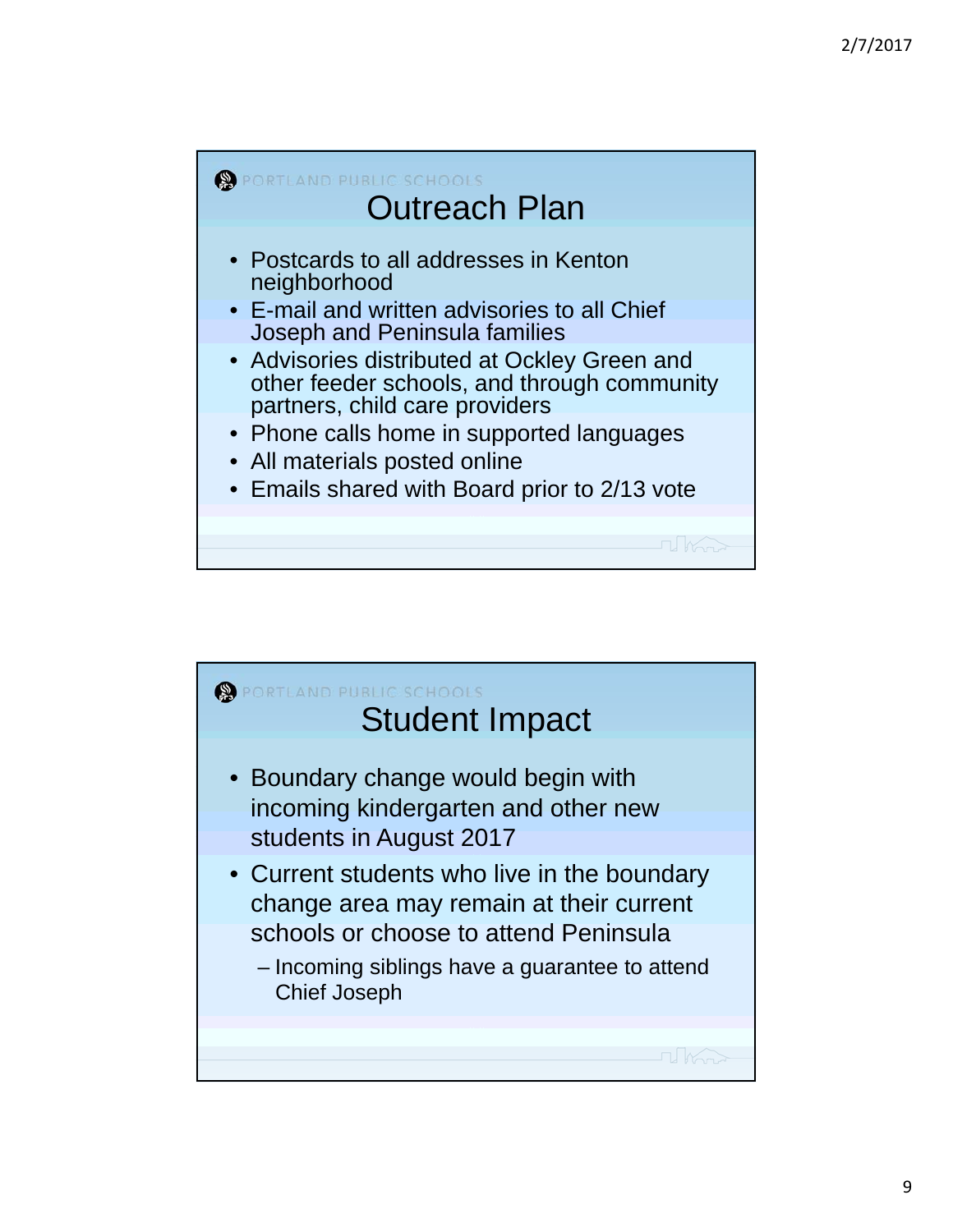

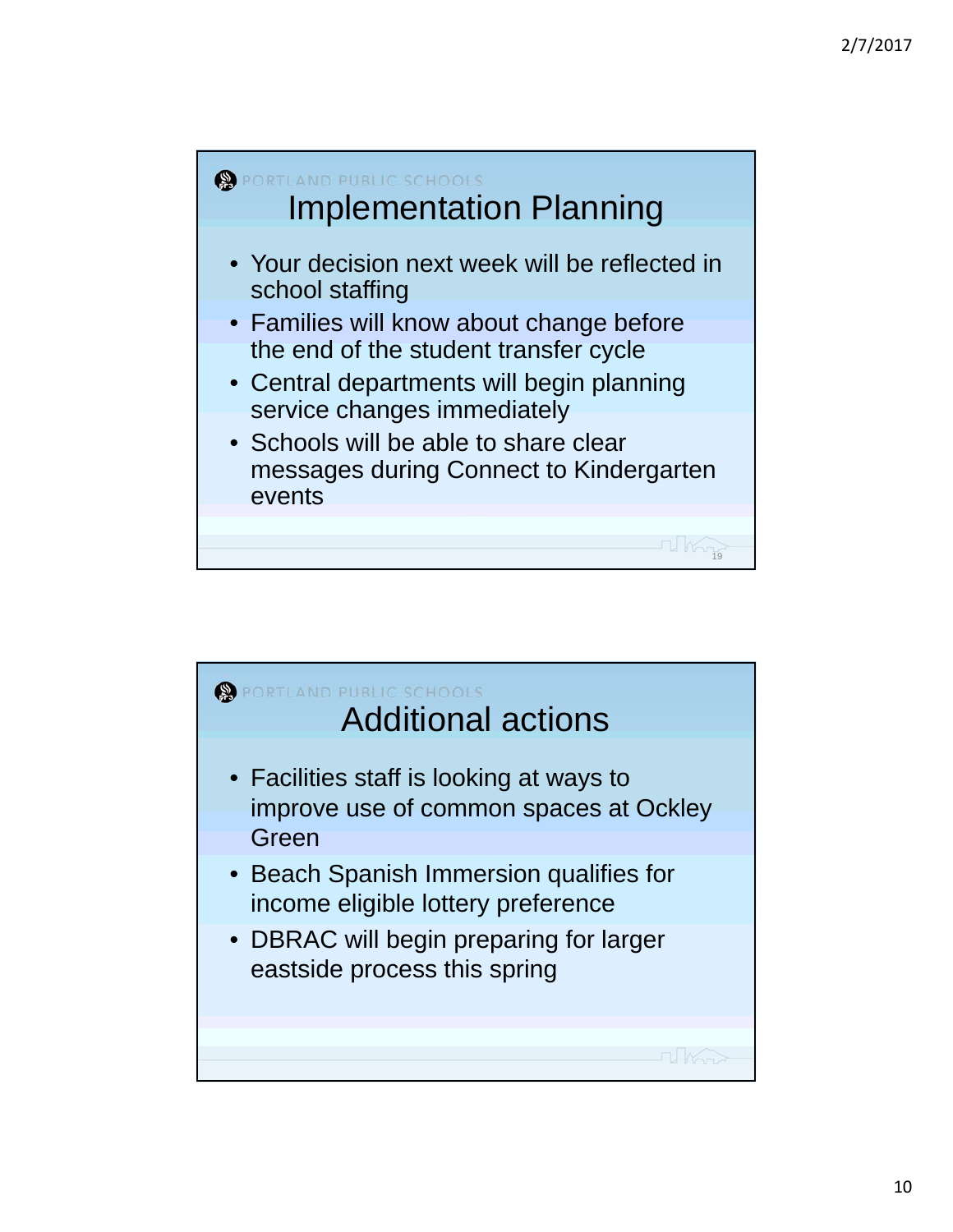

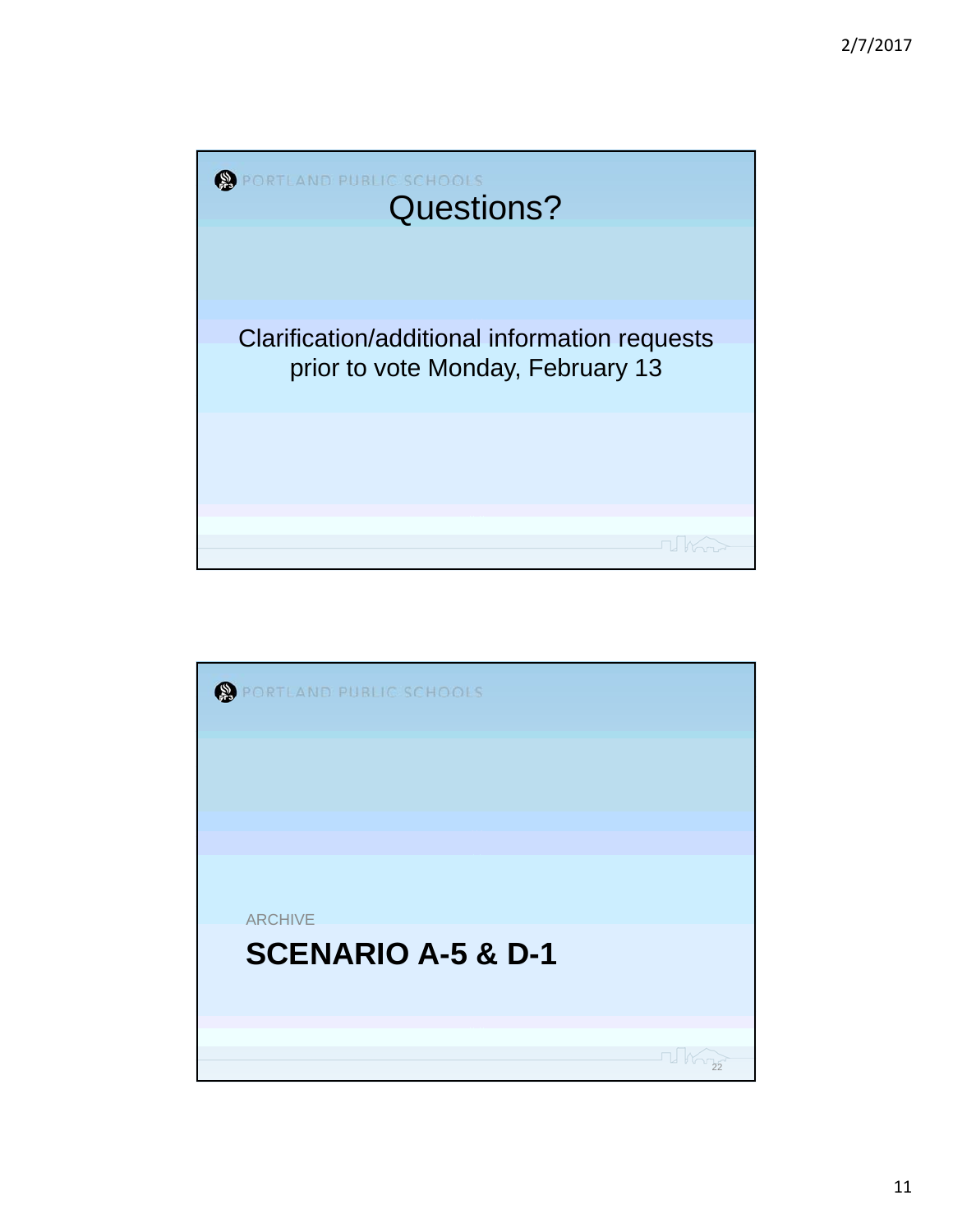

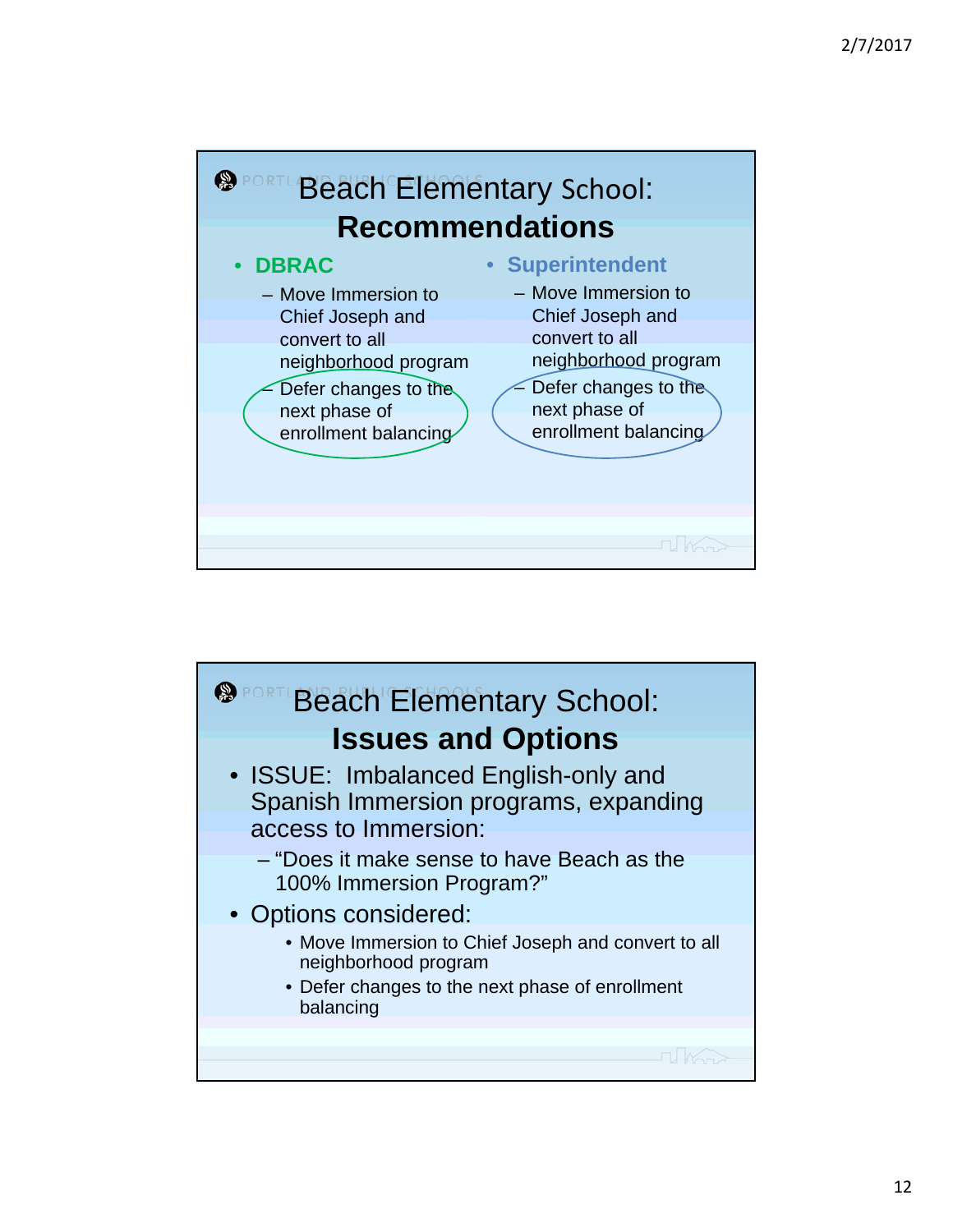

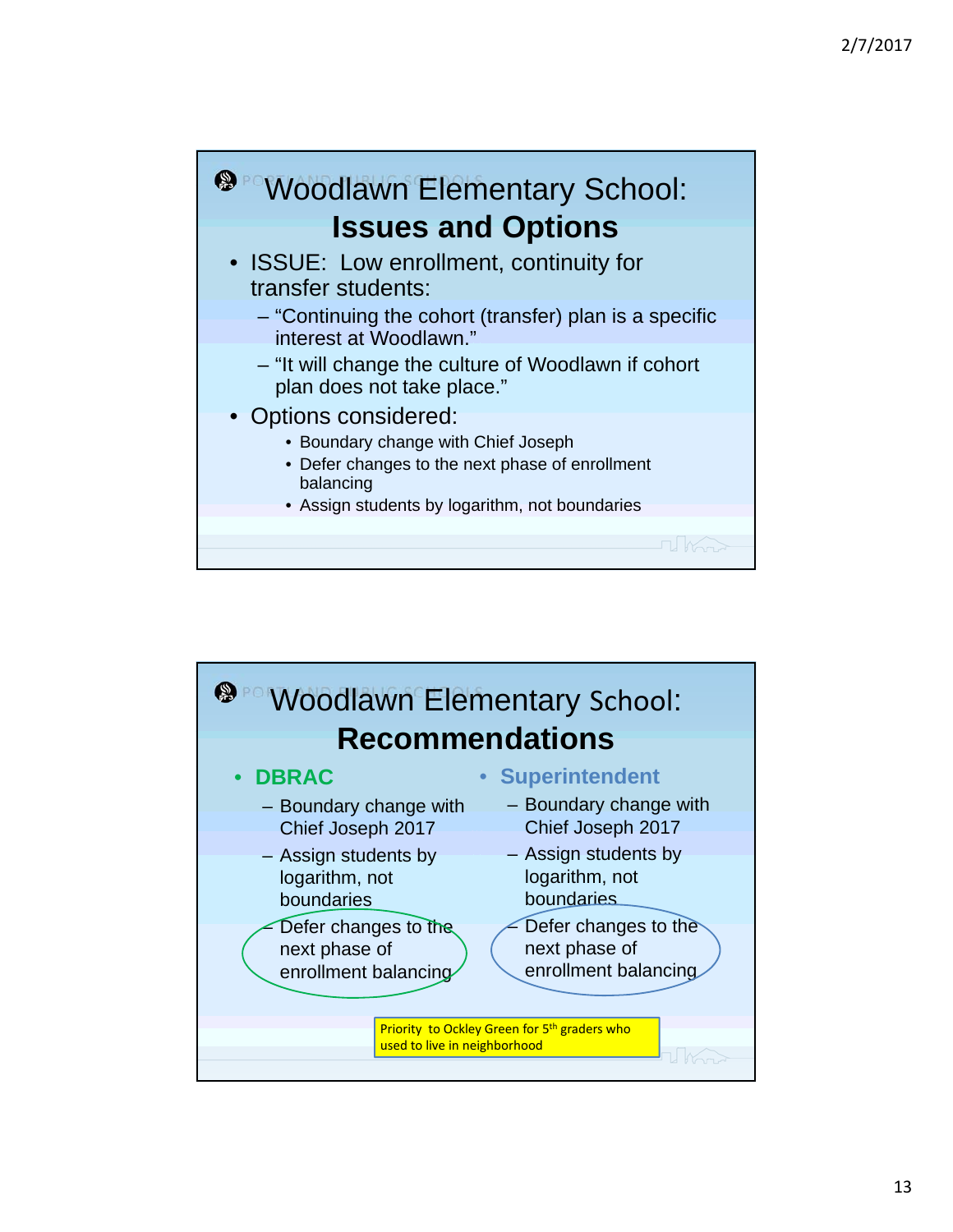

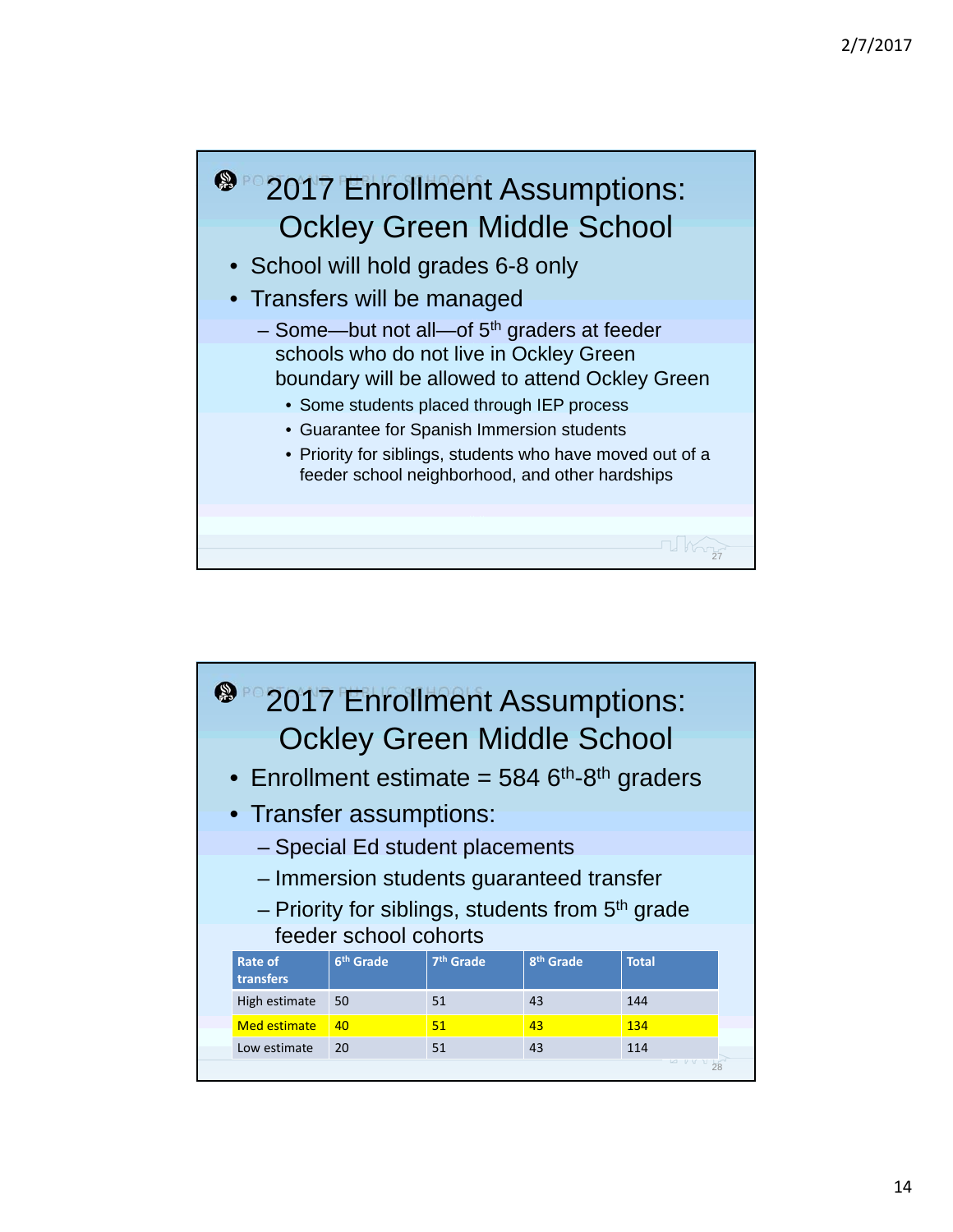

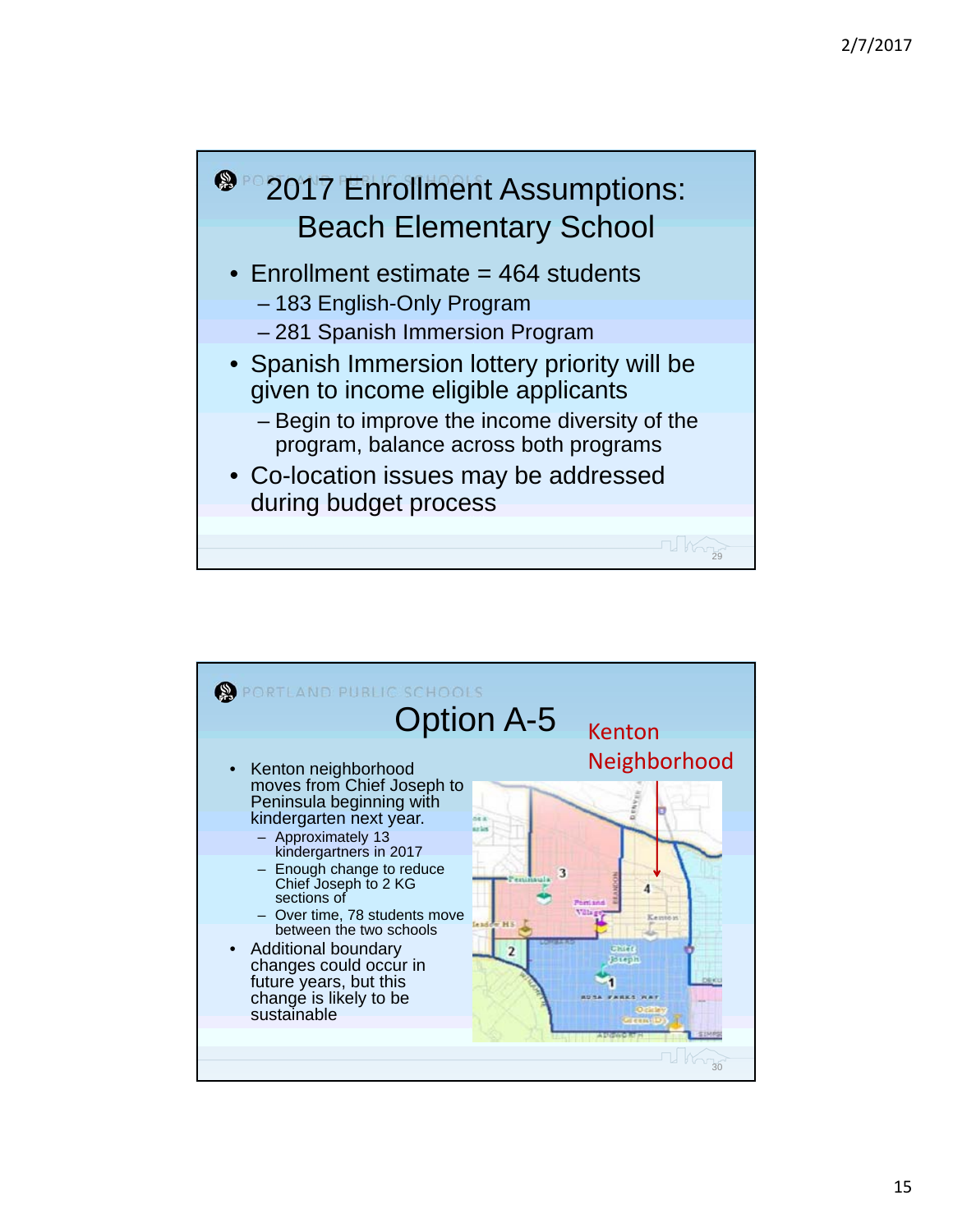

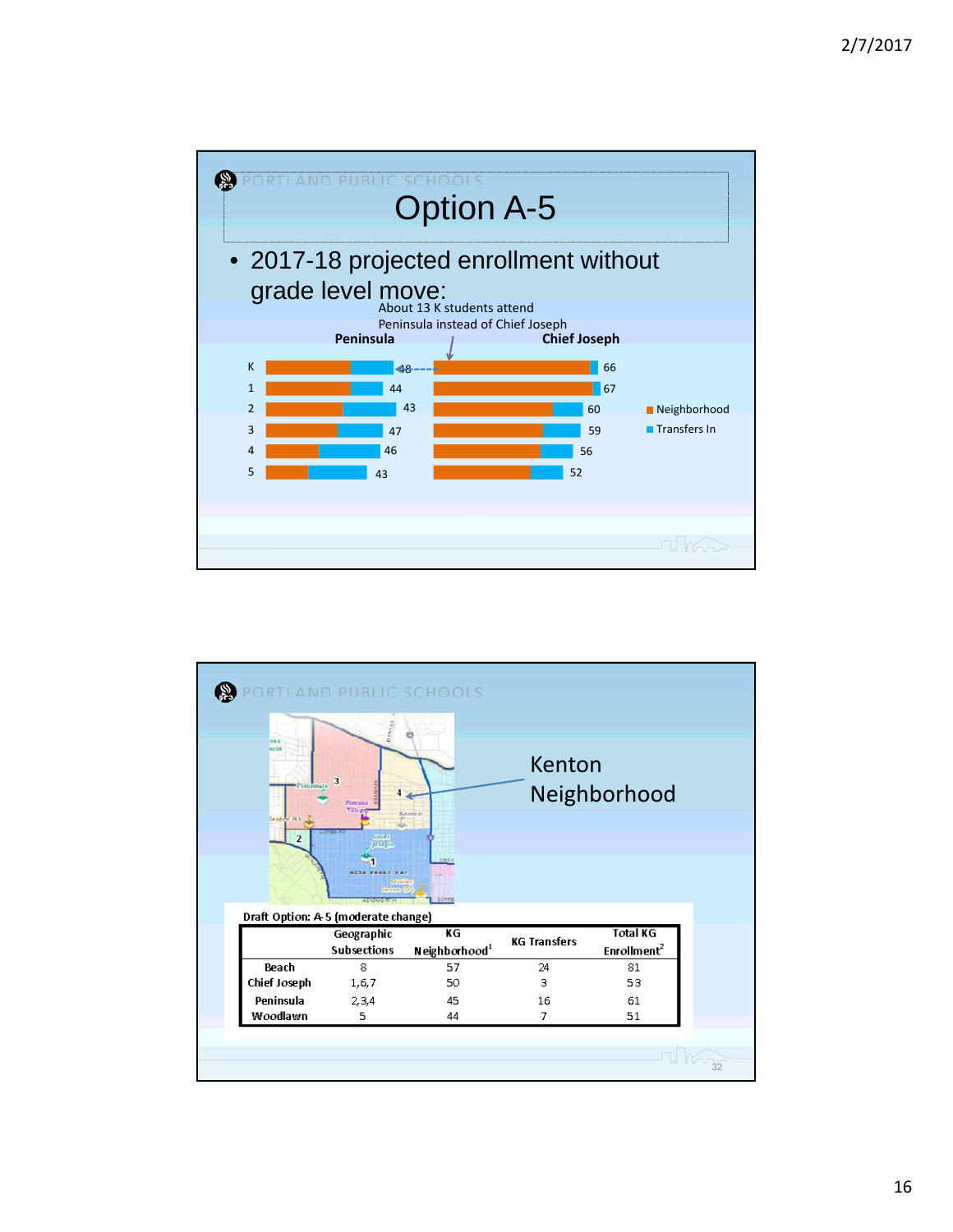|                     |                                     |                                               |                                               | <b>Neighborhood Demographics</b><br>if Boundary Change Fully<br><b>Implemented This Year</b> |                                                 |
|---------------------|-------------------------------------|-----------------------------------------------|-----------------------------------------------|----------------------------------------------------------------------------------------------|-------------------------------------------------|
| <b>School</b>       | <b>Current</b><br><b>Enrollment</b> | <b>Estimated</b><br>2017<br><b>Enrollment</b> | <b>Projected</b><br>2021<br><b>Enrollment</b> | Historically<br>Underserved<br>Races                                                         | <b>Free Meals</b><br>by Direct<br>Certification |
| Beach               | 464                                 | 484                                           | 488                                           | 43.8%                                                                                        | 28.9%                                           |
| <b>Chief Joseph</b> | $326 (K-4)$                         | 347                                           | 344                                           | 30.1%                                                                                        | 20.2%                                           |
| Peninsula           | 266                                 | 284                                           | 328                                           | 45.6%                                                                                        | 29.0%                                           |
| Woodlawn            | $324 (K-5)$                         | 321                                           | 318                                           | 62.1%                                                                                        | 37.3%                                           |
| Ockley<br>Green     | $624(5-8)$                          | 569                                           | 558                                           | 48.0%                                                                                        | 31.3%                                           |

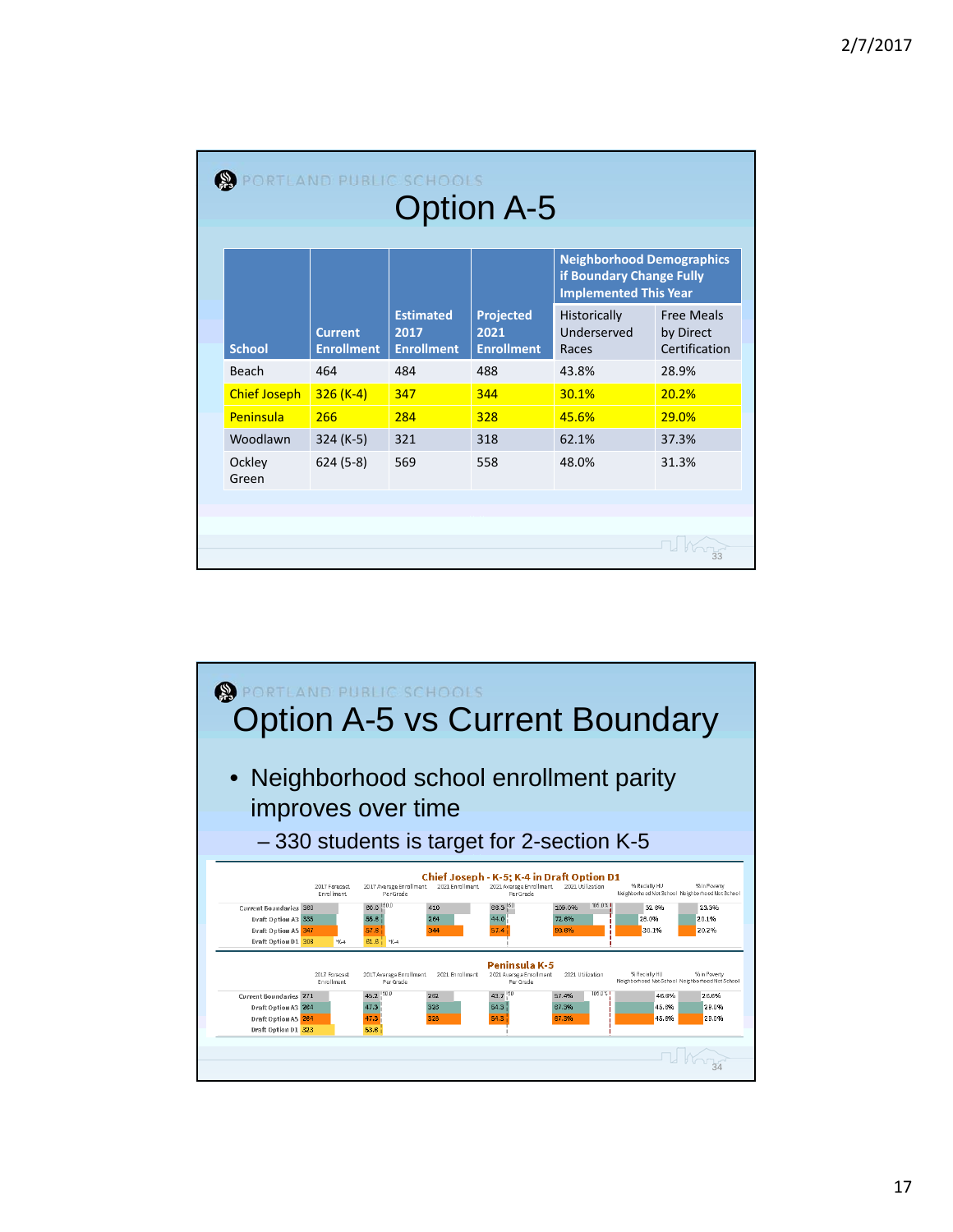

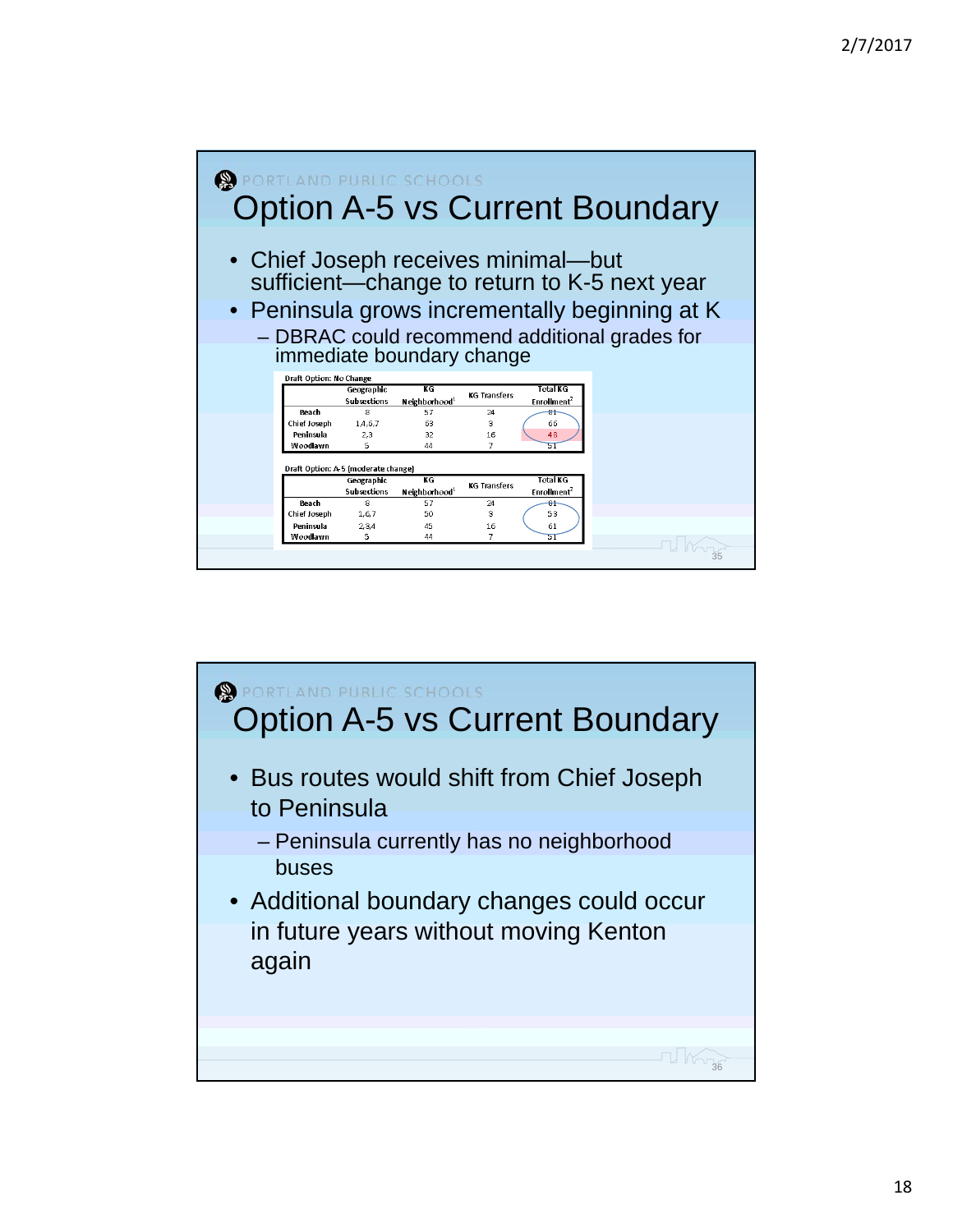

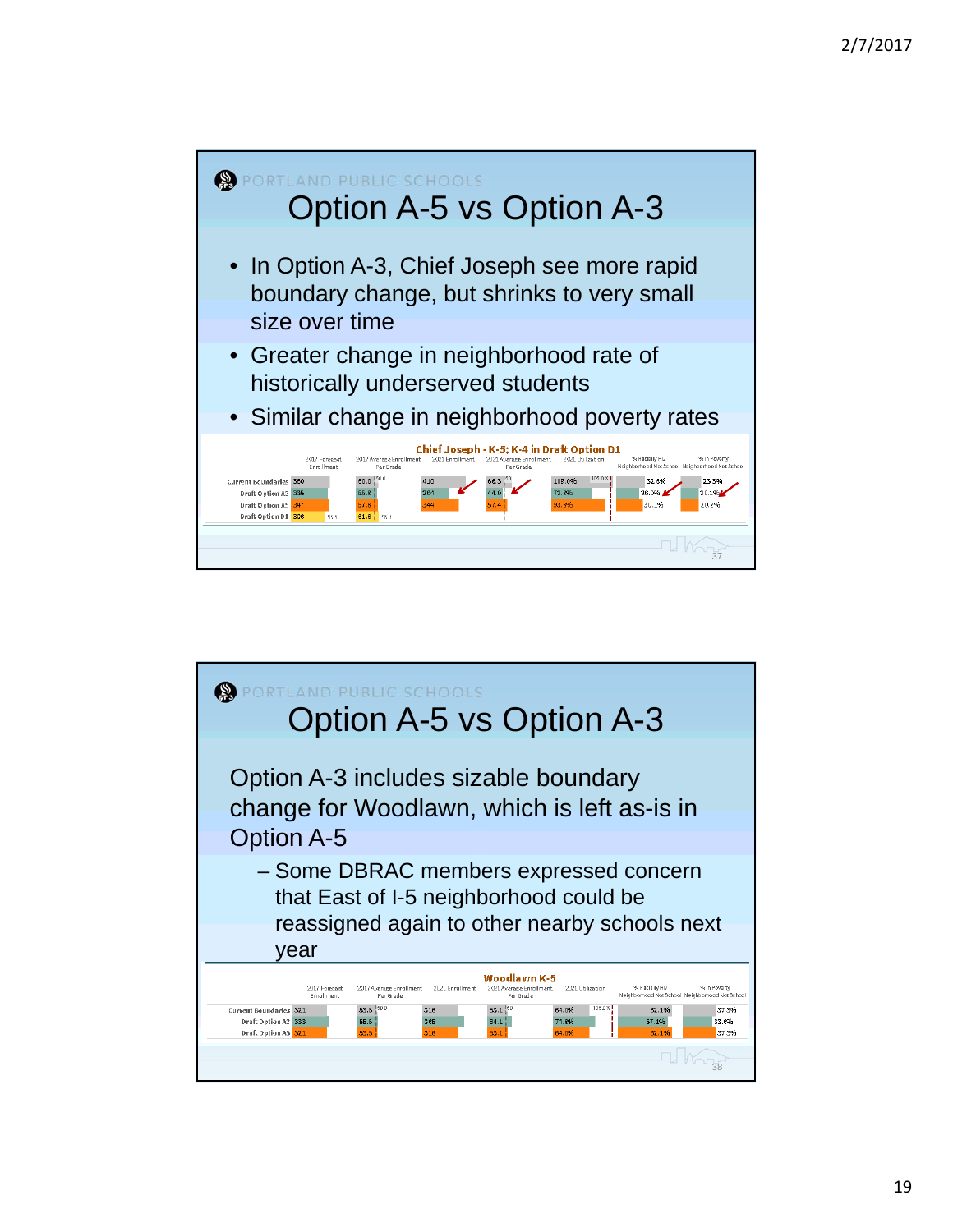

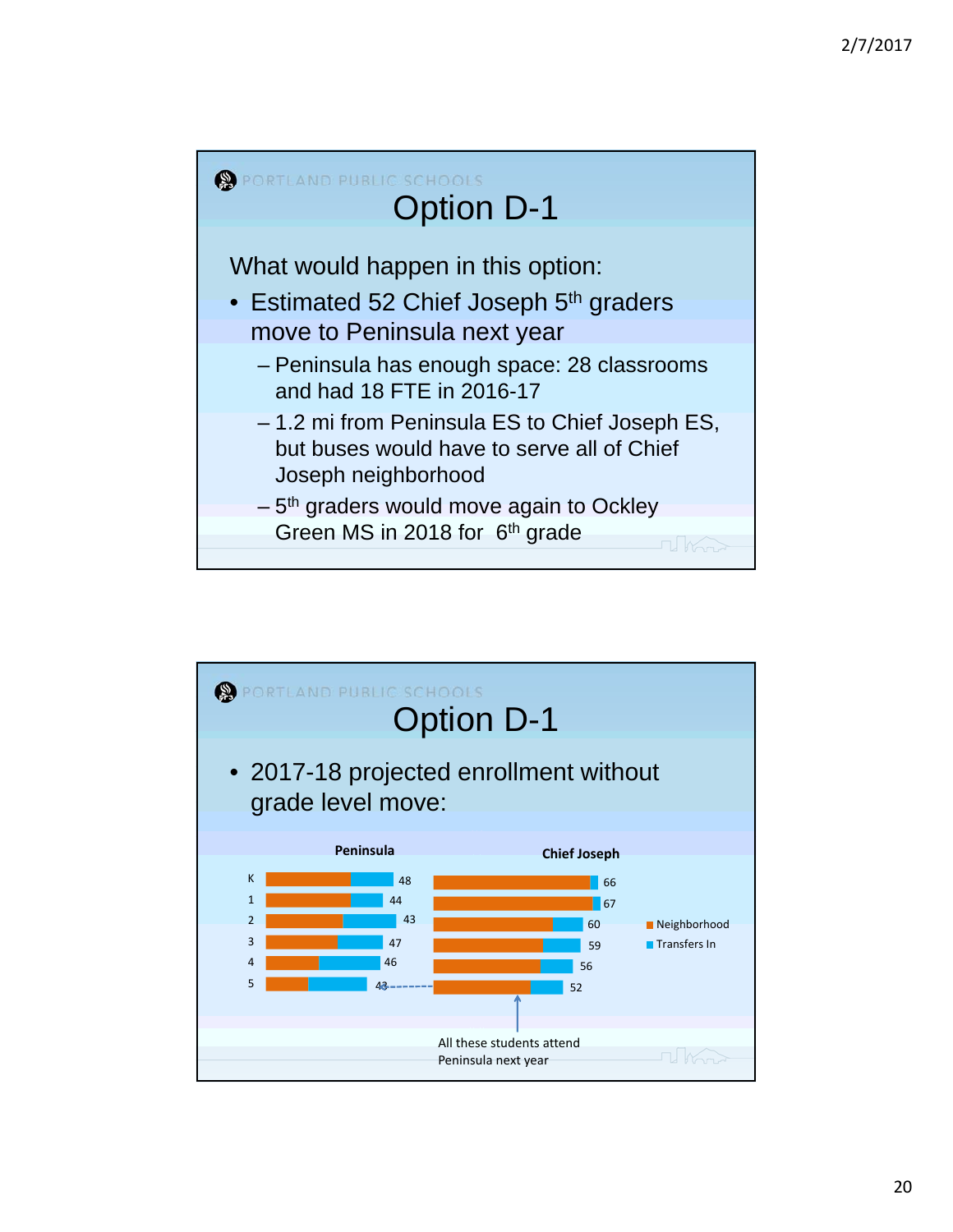|                | PORTLAND PUBLIC SCHOOLS<br><b>Option D-1</b><br>2017-18 Projections:                                                                                         |                                 |                                         |                                       |  |  |  |  |
|----------------|--------------------------------------------------------------------------------------------------------------------------------------------------------------|---------------------------------|-----------------------------------------|---------------------------------------|--|--|--|--|
|                | <b>Peninsula</b><br><b>Projected</b>                                                                                                                         | <b>Peninsula</b><br>with CJ 5th | <b>Chief Joseph</b><br><b>Projected</b> | <b>Chief Joseph</b><br>without CJ 5th |  |  |  |  |
| K              | 48                                                                                                                                                           | 48                              | 66                                      | 66                                    |  |  |  |  |
| $\overline{1}$ | 44                                                                                                                                                           | 44                              | 67                                      | 67                                    |  |  |  |  |
| $\overline{2}$ | 43                                                                                                                                                           | 43                              | 60                                      | 60                                    |  |  |  |  |
| 3              | 47                                                                                                                                                           | 47                              | 59                                      | 59                                    |  |  |  |  |
| $\overline{4}$ | 46                                                                                                                                                           | 46                              | 56                                      | 56                                    |  |  |  |  |
| 5              | 43                                                                                                                                                           | 95                              | 52                                      |                                       |  |  |  |  |
| <b>Total</b>   | 271                                                                                                                                                          | 323                             | 360                                     | 308                                   |  |  |  |  |
|                | Note: Estimates based on projections from PRC and assuming all 52 current Chief Joseph 4th<br>graders attend Peninsula as 5 <sup>th</sup> graders.<br>L Korr |                                 |                                         |                                       |  |  |  |  |

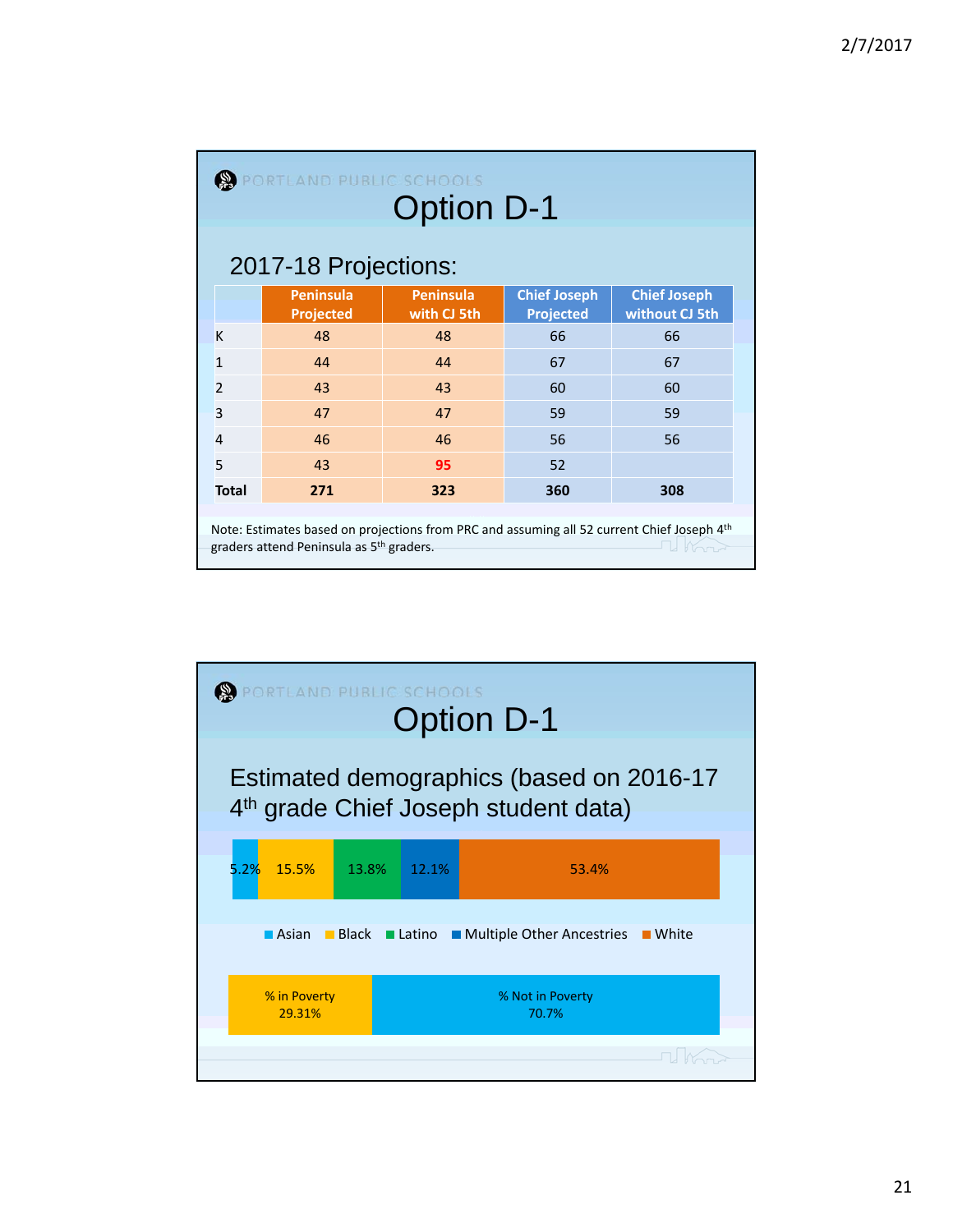